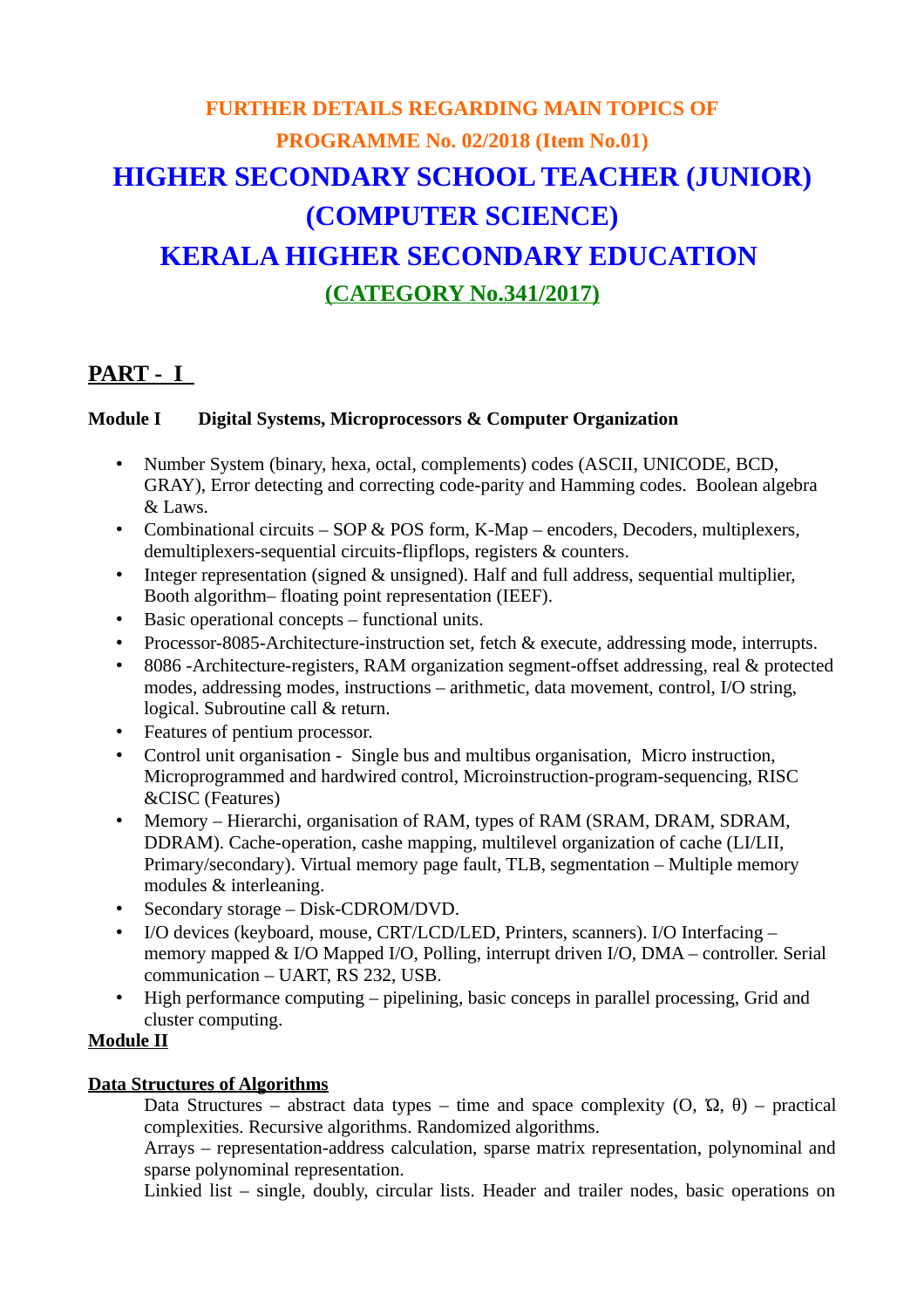linked lists (insertion, deletion, merging, concentration, search), linked polynominal, sparse matrix representation using linked list. Stock-array and linked implementation. Application- evaluation and conversion of expressions. Queue – array and linked implementation – circular array queue, priority queue. Non-linear data structures – tree-basic definition, binary tree- array and linked representation, tree traversal (recursive and nonrecursive) threaded binary tree, binary search tree, AVL trees, B-trees, Red-black trees, decision and game trees. Searching – binacy & sequential, sort, bubble, heap, insertion & selection. Representation of graphs  $-$  BFS & DFS algorithm Minimum cost  $-$  free. Divide & conquer – general method, quick sort, merge sort. Greedy method – general method, knapscale problem, tree vertex splitting. Dynamic programming: General method, multistage graph, all pairs shortest path. Back tracking: General method, sub of subsets, 8-queries problem. Basic concepts of NP hard and NP - problem.

#### **Module III**

#### **Operating Systems**

System software – definition, components, operating system, language translator, loaders, linkers, interpreters, compilers, overview of compilation process, scanning, pausing, code optimization, software tools, library routines, text editors, program generators, debugging tools.

OS as a resource manager, structrue of OS shell, Kernel, utilities, resourse management routines, evlution of OS, multiprogramming, time sharing, real time systems, parallel systems, distributed systems, OS functions process disription and control, process control, process state, operation on process, concurrent process, threads, processes and threads, micro kernels, schedulers, scheduling algorithms, independent and concurrent processes, critical section, mutual exclution, Petersons solution, semaphore, classical synchronization concept of interprocess communications. Deadlock, starvation, conditions for deadlock, resource allocation problem, deadlock handling, prevention and avoidance, Bankers algorithm deadlock detection and recovery.

Concept of memory, address binding, logical address, physical address, swapping, contiguous allocation fixed partition variable partition fragmentation. Noncontiguous allocation, paging segmentation, virtual memory-demander paging. replacement algorithms, thrashing protection and security mechanisms, accidental data loss, protection mechanisms, user authentication, attack from inside, viruses, antiviruses.

I/O managments, I/O hardware, application I/O interface kenrnel I/O subsystem DISK I/O, disk scheduling, swap space management RAID, disk cache.

File management-concept, access methods, directory structure, file sharing, file system structure implementation, directory implementation allocation methods, free space managment.

#### **Module IV**

#### **Database Management Systems**

Database concepts, relational database-relational algebra, relational calcules (TRC & DRC) SQL – basic structure set operation, DDL, DML, embedded SQL, QBE. Database Design: ER Model, constraints & Keys, ER diagram. UML Relational database design – normal forms  $1<sup>st</sup>$  to  $5<sup>th</sup>$ , BCNF). Integrity and security domain constraints,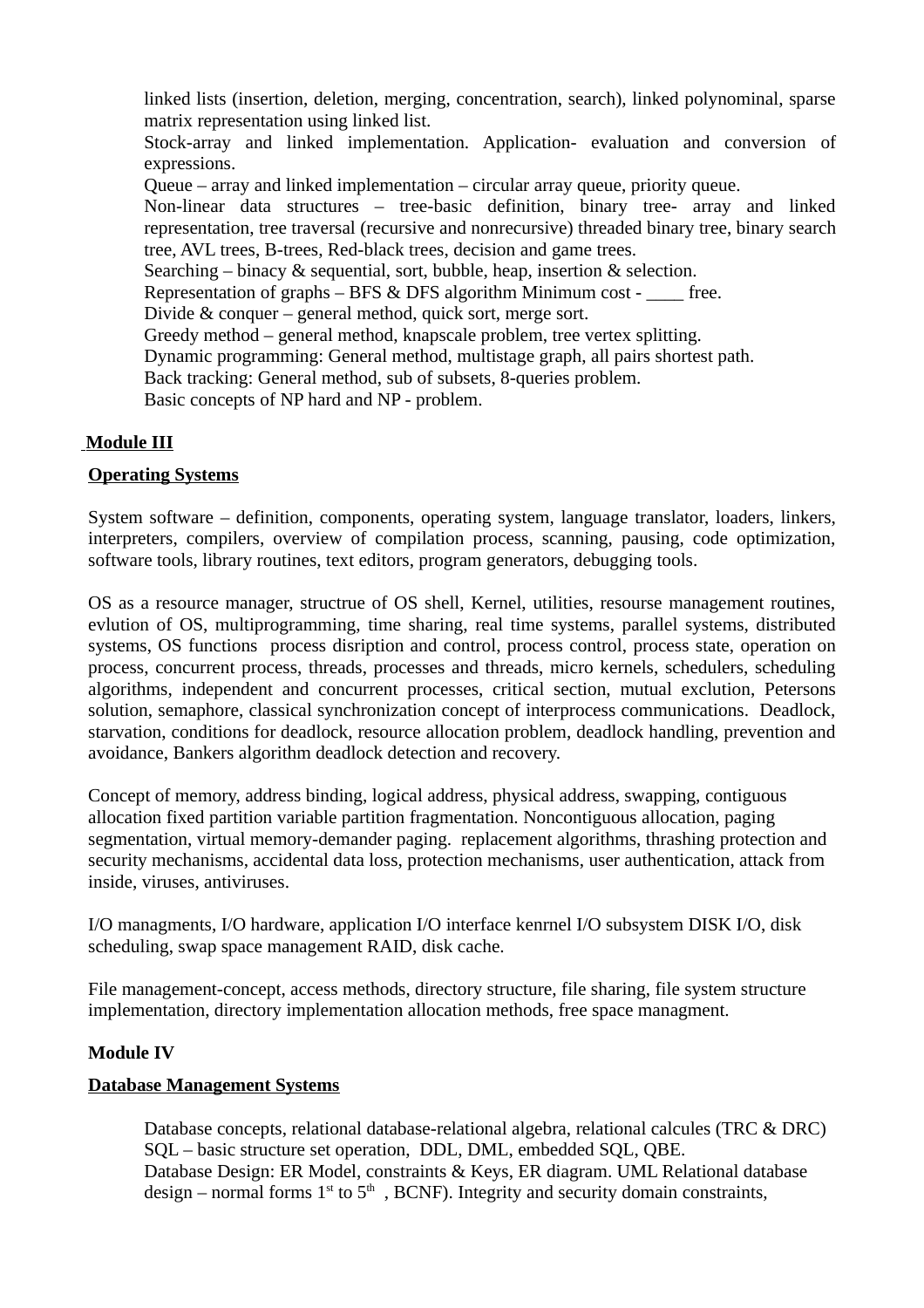referential integrity, assertions, triggers.

File structures- indexing & hashing. Query optimization. Transaction management concurrency control, recovery systems and dead lock.

Parallel & distributed databases, objected-oriented and object relational DBMS (basic ideas only).

Network fundamentals-LAN, MAN, WAN, Wireless networks. Data communicationchannel capacity, features of transmission media (twisted pair, coaxial cables, fiber optic cables, wireless). Multiplexing, switching nanoband and broadband ISDN, ATM. Computer networks-Topology, Transmission models, categories of networks, transmission media (Twisted pair, coaxial cable, optical, satellite, cellular telephony, terrestrial microwave). OSI and TCP/IP modes.

Physical layer – Digital data transmission, parallel and serial transmission, DTE-DCE, Modems-multiplexing FDM, TDM, WDM. Switching-packet, circuit, message/ Data Link layer-Single bit & burst error, error detectiion, URC, LRC, CRC. Data compression – Hoffman code. Flow control and Error control, ethernet, CSMA/CD, TOKEN BUS.

Network layer – Reapeating, bridges, routers gateways. Logical addressing internet protocols, address mapping (IP Address), error IPU 4 & IPU 6 reporting and multicasting, delivery, forwarding and routing algorithm – distance vector Link state, dijlestra algorithm. Transport layer: UDP, TCP & SCTP, congestion cotnrol and quality of service. Application layer- DNS, remote logging, file transfer, WWW & HTTP.

# **Module V – Software Engineering**

Introduction to software Engineering, software engineering paradigms, process models, product and process, software, characteristics of software, software development life cycles, generic view of process, waterfall model, prototyping, spiral model, timeboxing, RAD, interative model. Comparison of different life cycle models, software project management project estimation techniques, software requirements analysis and specification, characteristics of SRS, components of SRS,metrics, quality metrics planning of project, effort estimation, risk management teqniques, project scheduling, PERT, GANTT charts.

Problem partitioning, abstraction, modularity, coupling, coheison, top down, bottom up strategies structured design/structured analysis (SA/SD), DID components, ER diagrams, decersion trees, decision tables, structured English, transform analysis.

Object oriented analysis and design, objects attributes and methods, encapsulation, information hiding, messages, inheritance, polymorphism, UML, UML diagram, use case, class diagrams, sequence diagram, collaboration diagrams, state chart diagrams, activity diagrams, component diagrams, deployment diagrams, common coding errors, code inspection, code standards, source code control, code verification static analysis, testing, test plan, test cases, testing techniques and strategies – white box testing, basic path testing, condition testing, control and dataflow testing course effect graphing, cyclimatic complexity, black box testing, equivalance class partitioning, boudnary value analysis, unit testing, integrating testing, verification and validation, system testing – load testing, performance, runtime, stress testing, recovery testing, acceptance testing.

Software configuration management, software quality assurance, quality management, TQM, agile programming, extreme programming, formal methods, CASE tools, sin sigma tools, CMMI, CMM levels.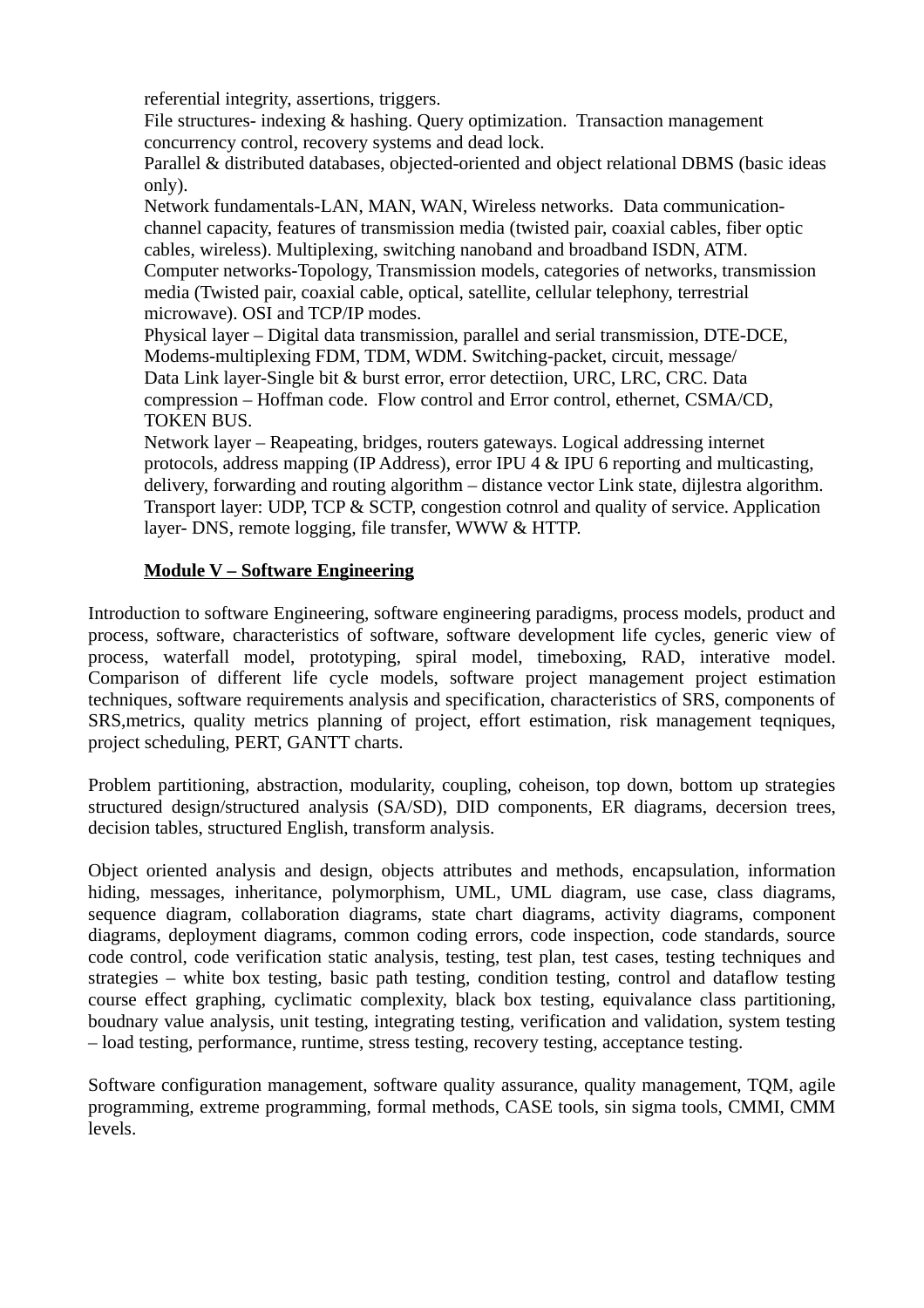### **Module VI – Programming Languages**

C programming – Basic concepts, arrays, functions, pointers, structures, files.

Object oriented programming – concepts, comparison with structural programming, classes and objects, data abstraction, encapsulation inheritence, polymorphism, dynamic binding, message passing, advantages – reusability, maintenance, security.

Access modifiers, static members, friend function constructors and destructors, polymorphism, operator overloading, inheritance, virtual base classes.

Java programming, brief history, java basics, data types, variables and arrays, operators, control statements, classes and methods, inheritance, exception handling – multi threading, stream I/O string handling packages. Inheritance and interface, deriving classes, method overriding, method overloading, access modifiers, abstract class and method, interfaces, packages imports and class path, exception handling try-catch-finally clause, threads, creating threads in applications, method in thread class, threads in applets. Java applets, windows, graphics and multimedia in Java, Java APIS, IO packages, Java input stream classes, Java output stream classes, file class, graphic and sound, AWT and swing, graphic methods, fonts, loading and viewing images, loading and playing sound, AWT & Event handling network programming, IP address & port numbers, URLs, client and server concept, port and socket, server socket, simple server and client program, java beans – properties and methods, event model, introspection, customisers and property editors, persistent storage. JDBC, RMI – Defining the remote interface, implemeting the remote interface, servelet overview – basic servelet architecture, servelet form processing, session management, database management, Javascript: Objects names literals and operators and expression statements, function,s events, windows documents forms.

# **Module -VII**

Recent developments in Computer Science

# **PART - II**

#### **GENERAL KNOWLEDGE AND CURRENT AFFAIRS**

General Knowledge and Current Affairs

#### **RENAISSANCE IN KERALA**

#### **TOWARDS A NEW SOCIETY**

Introduction to English education - various missionary organisations and their functioningfounding of educational institutions, factories, printing press etc.

# **EFFORTS TO REFORM THE SOCIETY**

#### **(A) Socio-Religious reform Movements**

SNDP Yogam, Nair Service Society, Yogakshema Sabha, Sadhu Jana Paripalana Sangham, Vaala Samudaya Parishkarani Sabha, Samathwa Samajam, Islam Dharma Paripalana Sangham, Prathyaksha Raksha Daiva Sabha, Sahodara Prasthanam etc.